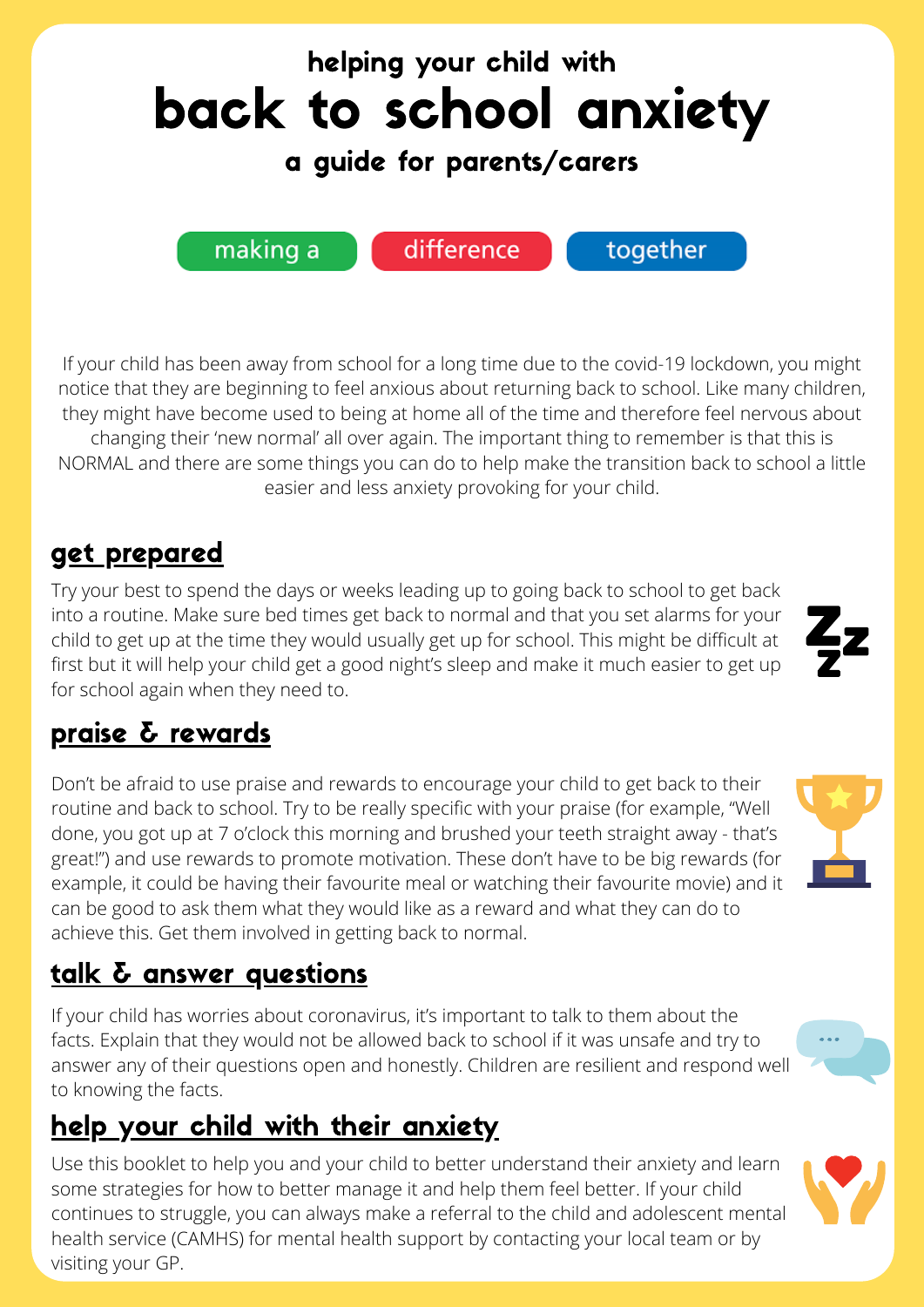# symptoms of anxiety

When feeling anxious, we all experience some physical symptoms which can be unpleasant and upsetting. It's important to remember that these are NORMAL body reactions to a feared situation that everyone experineces at some time or another. What symptoms does your child recognise when they're feeling anxious?

# the fight or flight response

Humans developed this response as cave men because it was a much more dangerous time to live back **Weaty** then (think running away from saber tooth tigers and hunting for food).The Fight or Flight response meant that cave men's bodies went into survival mode whenever their brains sensed danger. This meant their heart rate and blood pressure would increase so they had a better chance of running away (flight) or fighting the danger (fight).We all react in different ways when we feel anxious and our Fight or Flight response kicks in, but it's important to remember that it is normal!

# habituation (getting used to a feared situation)

Evidence shows that the more we avoid feared or uncomfortable situations, the more anxious we will become. This is because our body and brain are learning to fear that situation. For many children, the longer they have spent away from school and the more they have become used to being at home, the worse their fear/anxiety around school has become. This is because they haven't had any opportunities to test out that fear and teach their brains that there is nothing to be worried or scared about. Many children will therefore need to HABITUATE back to school. This means that, the first time they go back to school, they will most likely experience the symptoms of anxiety because their fight or flight response has reacted to the feared situation. However, what we know is that, the longer your child stays in that situation, the less they will feel anxious. This means the more times your child goes back to school, the easier it will become. It can be a good idea to explain this to your child so that they know it is NORMAL.

fast heart beat

utterflies in



Use the strategies on the next pages to help your child manage the feelings of anxiety when returning and getting used to being back at school.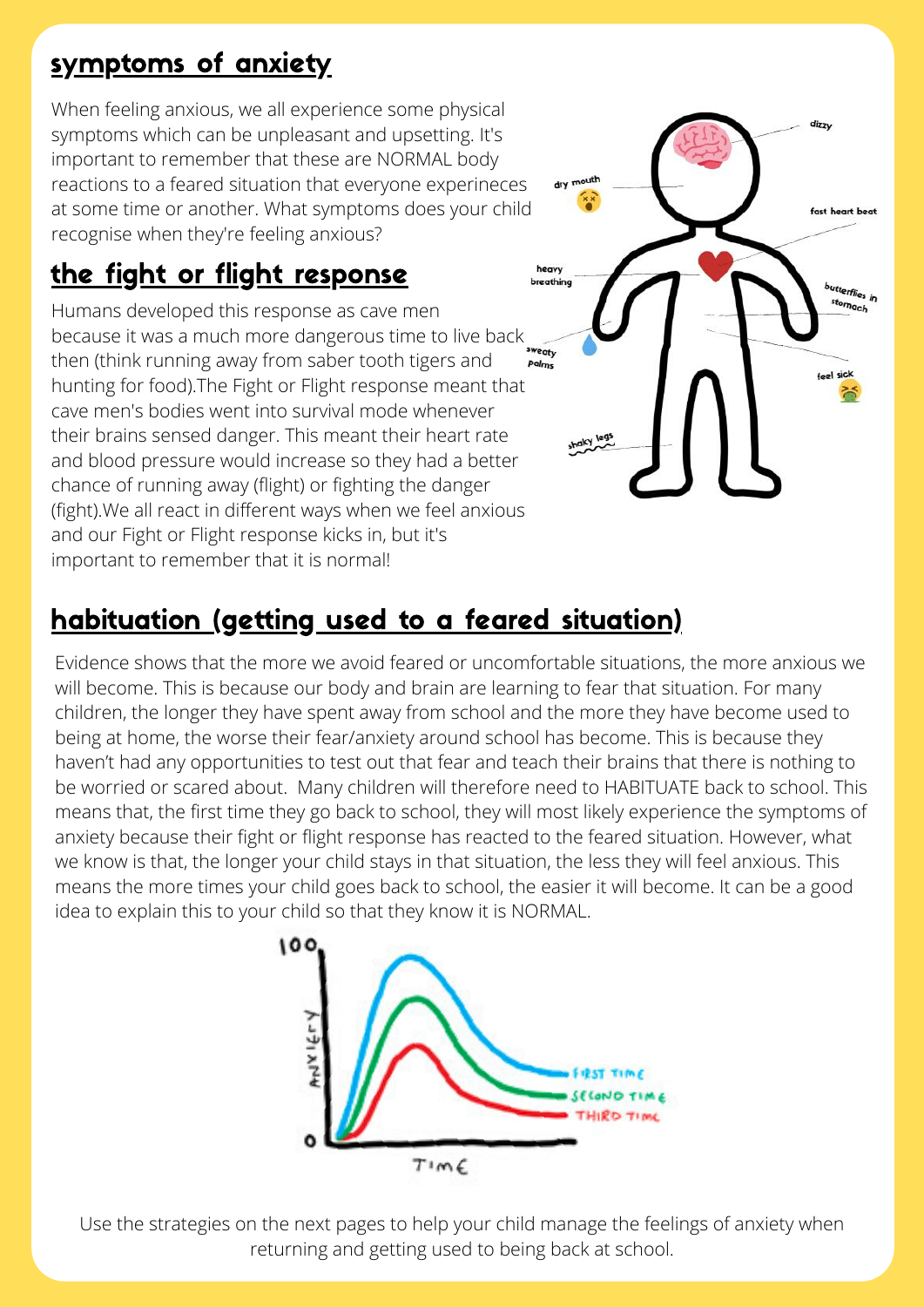# Breathing Techniques

When we feel anxious, upset or distressed, it can be difficult to know what to do to feel better. By using these breathing techniques, we can reduce our anxiety and lower our blood pressure/heart rate. This helps us feel calmer and more focused and helps us to face our fears.

# Belly Breathing

- Take a deep breath in and fill your belly like you're inflating a balloon.
- As you do this, count 1, 2, 3, 4 to breath in and fill the balloon in your
	- belly. • Pause and then let all of the air out of your belly like you're letting a balloon deflate.
	- As you do this, count 1, 2, 3, 4 to breath out and let the balloon go down from your belly.

# Square Breathing

- Imagine you're drawing a square with your finger in the air.
- $\bullet$  Breath in while counting 1, 2, 3, 4 as you draw the top line and then pause.
- $\bullet$  Breath out while counting 1, 2, 3, 4 as you draw the line down the side and then pause.
- Breath in while counting 1, 2, 3, 4 as you draw the bottom line and then pause.
- $\bullet$  Breath out while counting 1, 2, 3, 4 as you draw the line up the side to make the square.

# Finger Breathing



- Use your index finger to trace around the edges of the fingers on your opposite hand.
- Count 1, 2, 3, 4 and breath in as you go up the first finger.
- Count 1, 2, 3, 4 and breath out as you go down the finger.
- Repeat until you have traced up and down all five fingers, breathing 1, 2, 3, 4 in and 1, 2, 3, 4 out each time.

Top Tip! Practise these breathing techniques when you're calm so that you're better prepared to use them when you need to.



Count slowly when breathing in and out and repeat the technique as many times as you need to until you feel calmer.